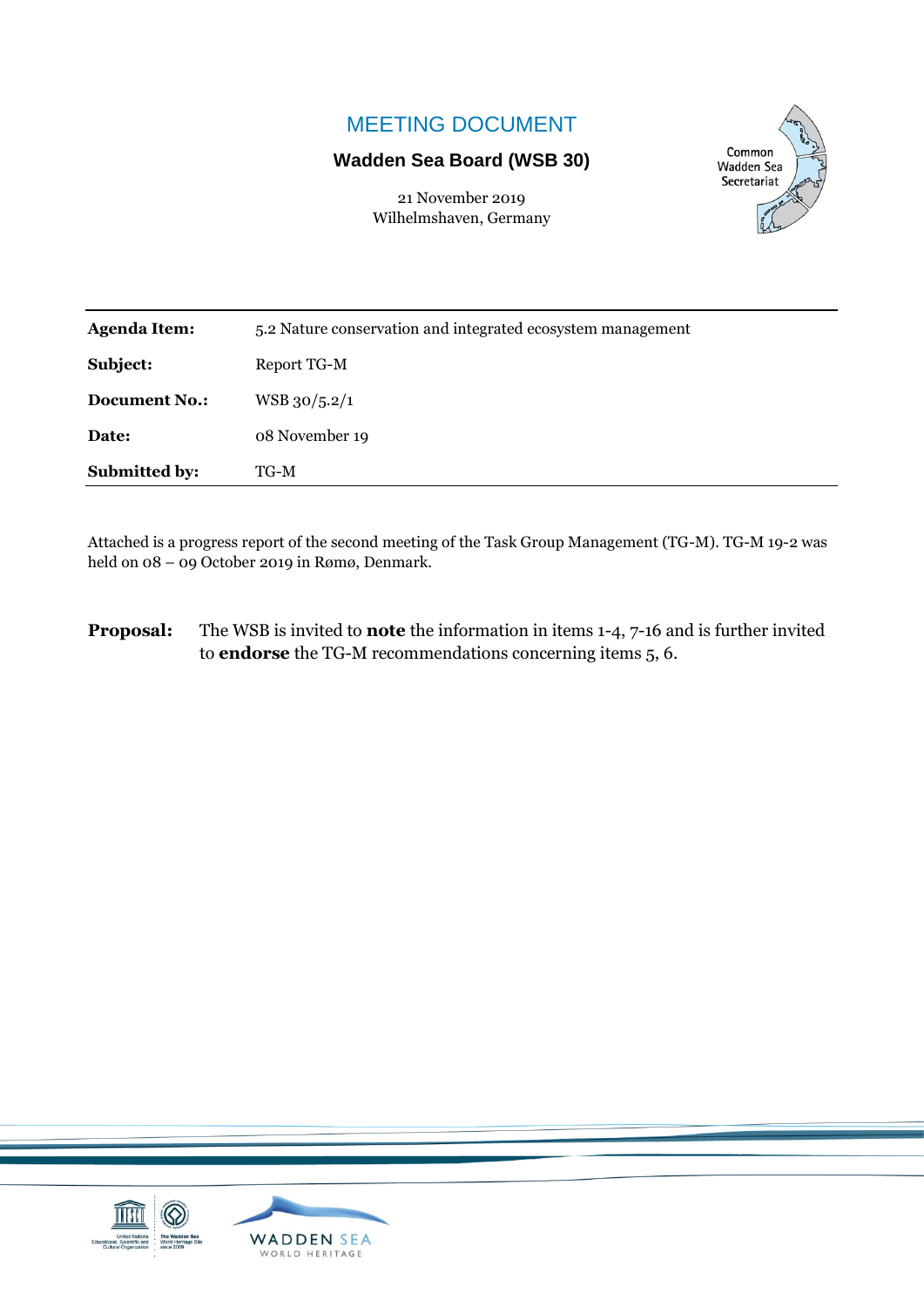# Task Group Management (TG-M) progress report to WSB 30

Since WSB-29 the TG-M has progressed on the following specific items:

# 1. **Flyway & Breeding Birds**

See separate document (WSB 30/5.2/2) on the Wadden Sea Flyway Initiative´s Arctic Workshop and on their initiative to submitting a proposal under a call within the International Climate Initiative (IKI) funding instrument of the German Ministry for the Environment, Nature Conservation and Nuclear Safety.

### **Proposal: WSB is invited to note the information.**

# 2. **Fish targets / Swimway**

Initiation of the SWIMWAY Vision and Action Programme proceeded as planned with an International conference SWIMWAYs: "[Understanding connectivity within the life cycles of coastal fish,](https://www.waddensea-worldheritage.org/events/swimways-understanding-connectivity-within-life-cycles-coastal-fish), which took place from 24 -26 September in Hamburg. A comprehensive [programme](https://www.waddensea-worldheritage.org/sites/default/files/SWIMWAY_Conference_booklet_FINAL.pdf) included the four theme sessions "Monitoring and data", "Fish habitats", "Life cycles (Swimways), connectivity and bottlenecks", and "Marine policy". In addition, a workshop on education, communication and ocean literacy was held by Ms Szczesinski to align SWIMWAY education activities with the trilateral education programme. Four breakout sessions with workshop character provided room to discuss monitoring of bottlenecks, creating a knowledge community for future collaboration, organising trilateral stakeholder engagement in the Swimway process and initiating a trilateral projects. A special issue in the scientific journal Estuarine Coastal and Shelf Science will provide room for publication of conference contributions.

Results from the conference feed directly into project development, formulation of the Terms of Reference (ToR) of a possible expert group fish and to identification of members. The SWIMWAY group also received great input to trilateral fish targets and trilateral fish monitoring through this conference, as well as for the development of a number of research projects.

A policy/management investigation has been presented on the conference and will be finalised this year. Smaller projects may still be tackled in 2019 include an interactive map of bottlenecks in the Wadden Sea and upstream (and seawards).

### **Proposal: WSB is invited to note the information.**

### 3. **Wardening & management**

The wardening workshop needed to be postponed due to the limited availability of the involved local work boat. TG-M agreed that a workshop should be organised with the Netherlands in charge, preferably early 2020, if necessary coordinated with the activities regarding the SIMP.

In that connection, a workshop for site managers was held under the framework of the SIMP development on 17-19 September 2019 in Tönning, Germany, and was referred to preparatory or pilot workshop for similar future activities (see document [WSB 30/5.1/2\)](https://www.waddensea-worldheritage.org/sites/default/files/WSB30%205.1-2%20simp%20status%20report.pdf).

### **Proposal: WSB is invited to note the information.**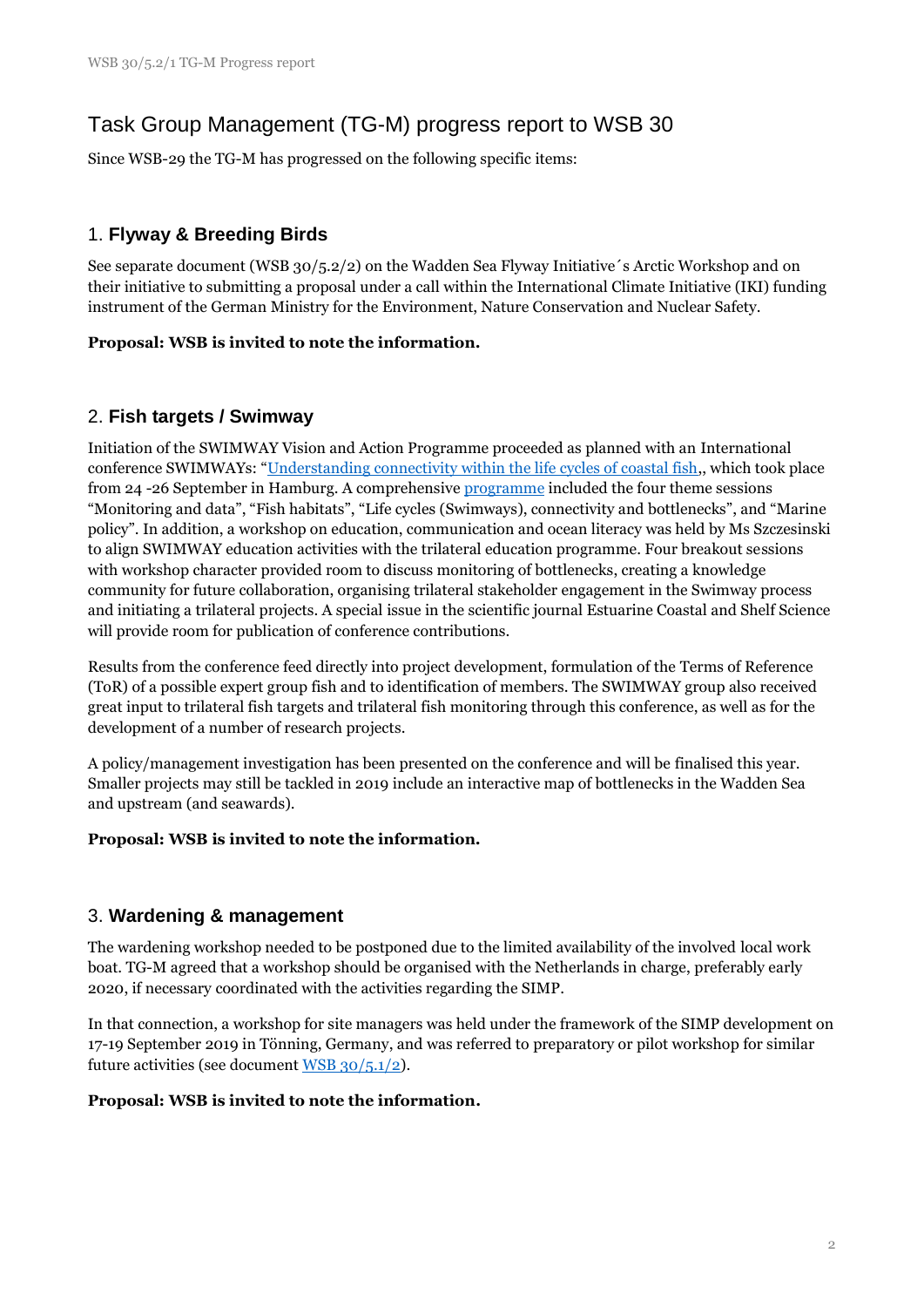# 4. **Seal Management Plan**

Denmark informed that Danish Seal Management Plan (SMP) will be updated and that the TWSC-SMP is intended to be annexed to the national Danish Plan in full content.

### **Proposal: WSB is invited to note the information.**

### 5. **Harbour porpoises**

At their EG-Seals 19-2 meeting on 28 – 29 October 2019 in Büsum, Germany, EG-Seals discussed on how to proceed with addressing harbour porpoises *Phocoena phocoena* in the Wadden Sea on basis of the outcome of the harbour porpoise workshop (workshop report see  $WSB$  29/5.2/2), which build upon a request of ASCOBANS that harbour porpoises should have more attention in the trilateral agreement.

EG-Seals agreed, based on the workshop outcomes and scientific findings over the recent years that harbour porpoises are an integral part of the Wadden Sea ecosystem. EG-Seals further underlined that the Wadden Sea Area is an important habitat for harbour porpoises. This led to the protection of this species and its environment by regional and national legislation including the Wadden Sea, based on European law, e.g., Flora Fauna Habitat (FFH) Directive. Therefore, the group recommends to TG-M that harbour porpoises should be included as part of the work in EG-Seals.

In the current EG-Seals group composition, expertise on harbour porpoises is already represented by some members. The group recommends that all countries should provide at least one member with expertise on harbour porpoises to EG-Seals. A lot of activities and knowledge are already available (compare WSB  $29/5.2/2$ ). But there is a lack of information exchange (e.g., on management measures) and focus on the Wadden Sea. Against this background and of current threats, EG-Seals stress the need for the TWSC to devote a higher level of attention to harbour porpoises in the Wadden Sea. The group requests to be instructed to discuss details on the integration at their next meeting in spring 2020.

**Proposal: On this background, TG-M recognizes the advantages of harbour porpoises to be included into the responsibilities of EG- Seals. TG-M thus proposes the WSB to endorse that TG-M, in consultation with EG-Seals, and until WSB 31 elaborates on a proposal for revised Terms of Reference (ToR), inclusive concrete proposals of tasks and deliverables, incl. objectives and purpose for the EG-Seals on how to deal with the increasing relevance of harbour porpoises in the Wadden Sea, taking into account the specificities (role and benefits) of the TWSC.**

# 6. **Alien Species**

On basis of the ToR and the proposed actions and recommendations of the MAPAS, WG-AS assorted the most important and priority tasks for the implementation of MAPAS to be included into the EG AS workplan 2020-2022, which are the development and implementation of the categories a) Alien Species network platform, b) the integration into TMAP and c) information, communication and education.

From 2020 WG-AS will be prepared to implement and coordinate as Expert Group the alien species network platform including a trilateral alert system as microsite of the WH website. Needed resources are listed in the draft supplementary budget 2020. It is necessary that for specific tasks in the implementation process scientists have to be consulted.

### **Proposal: WSB is requested to install the work group alien species as expert group with the main task to implement the MAPAS, starting with the Alien Species network platform.**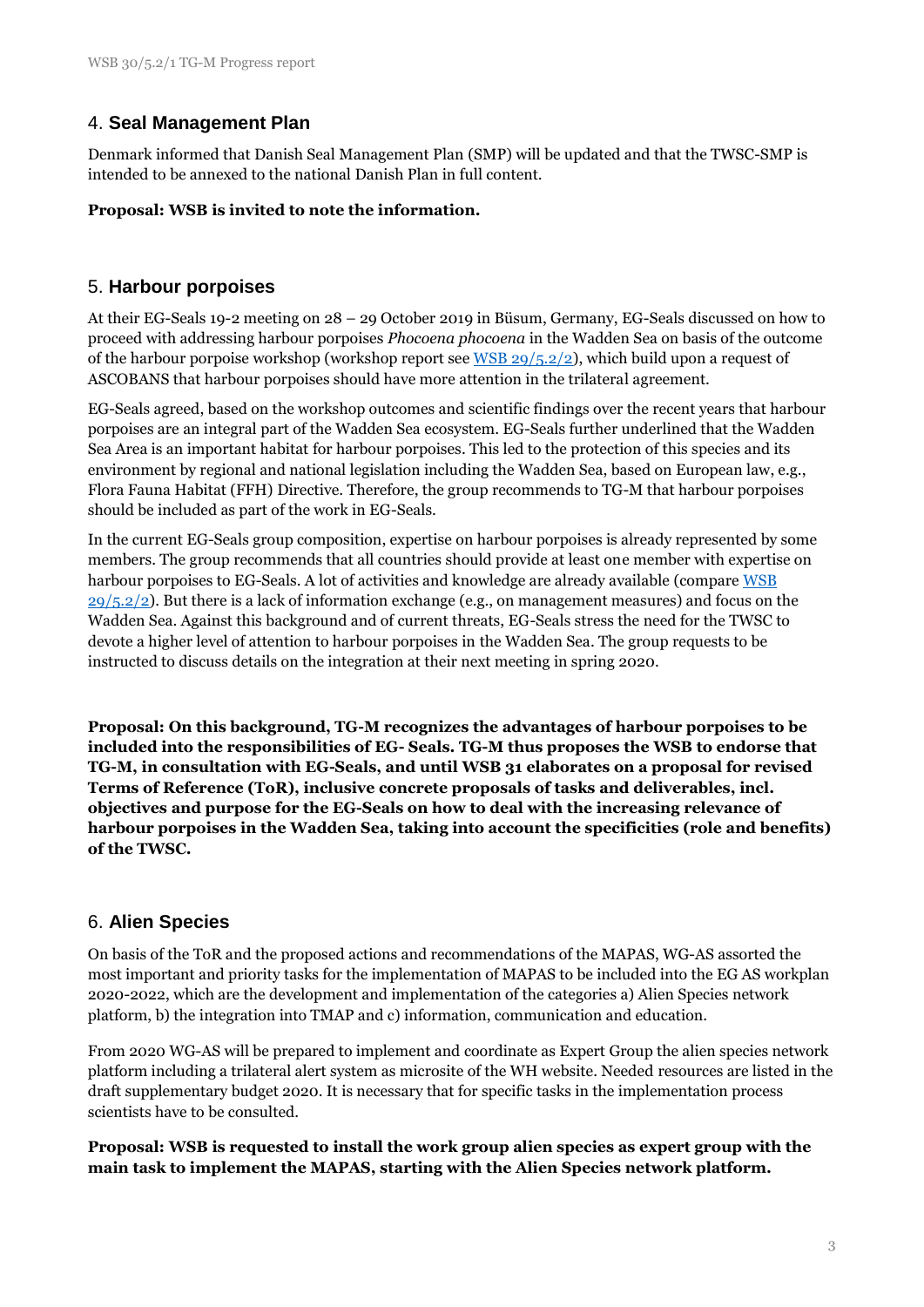# 7. **Salt Marshes**

The Expert Group Salt Marshes and Dunes held a trilateral workshop on the island of Borkum on 22-24 October 2019. Six presentations from all countries allowed an intensive information exchange about monitoring, management, salt marsh development and alien species.

The group discussed the programme of the up-coming joint workshop '*Declining breeding bird numbers in the Wadden Sea in in view of management and restoration of salt marshes*' with the Joint Monitoring Breeding Bird group (JMBB) in Hamburg on 19-20 November 2019.

### **Proposal: WSB is invited to note the information.**

### 8. **Sustainable Fisheries**

(see item Single Integrated Management Plan)

### 9. **Marine litter**

The group agreed to proceed with an inventory on activities based on a Danish initiative/template introduced to TG-M during the meeting and to include corresponding information on UN, EU and OSPAR level. This information will be processed in a summarizing document for WSB 31.

### **Proposal: WSB is invited to note the information.**

### 10. **Light Emissions**

Wadden Sea Forum offered taking up the issue of light emissions and the OpTeamPH will inquire on how to tackle this subject with further partners in the future.

### **Proposal: WSB is invited to note the information.**

### 11. **Ports and shipping**

TG-M discussed 1) a Dutch note "Implementation of the TWSC "Operational Plan" on shipping; Elaborating on four proposals endorsed by WSB-29 and 2) the WSF proposal on a future shipping group [\(WSB30/5.8/2](https://www.waddensea-worldheritage.org/sites/default/files/WSB30%205.8-2%20ws%20shipping%20group.pdf)  [WSF Shipping Group\)](https://www.waddensea-worldheritage.org/sites/default/files/WSB30%205.8-2%20ws%20shipping%20group.pdf)

Both items are covered in separate notes to WSB 30 [\(WSB 30/5.6 TG-M on](https://www.waddensea-worldheritage.org/sites/default/files/WSB30%205.5_tg-m_on_dutch_proposal.pdf) Dutch proposal and [WSB](https://www.waddensea-worldheritage.org/sites/default/files/WSB30%205.5_tg-m_on_dutch_proposal.pdf)  30/5.8/3 TG-M on [WSF Shipping Group\)](https://www.waddensea-worldheritage.org/sites/default/files/WSB30%205.5_tg-m_on_dutch_proposal.pdf).

#### **Proposal: WSB is referred to agenda items WSB 30/5.6 and WSB 30/5.8/3 regarding the recommendations from TG-M concerning both issues.**

Furthermore, regulations on water sports and shipping in the Wadden Sea were addressed based on an initiative from Schleswig-Holstein. Any changes of protected areas due to the national Natura 2000 management plans in the three countries will be combined in one map by the National Park Authority of Schleswig-Holstein. The final GIS based information would be stored at CWSS.

### **Proposal: WSB is invited to note the information.**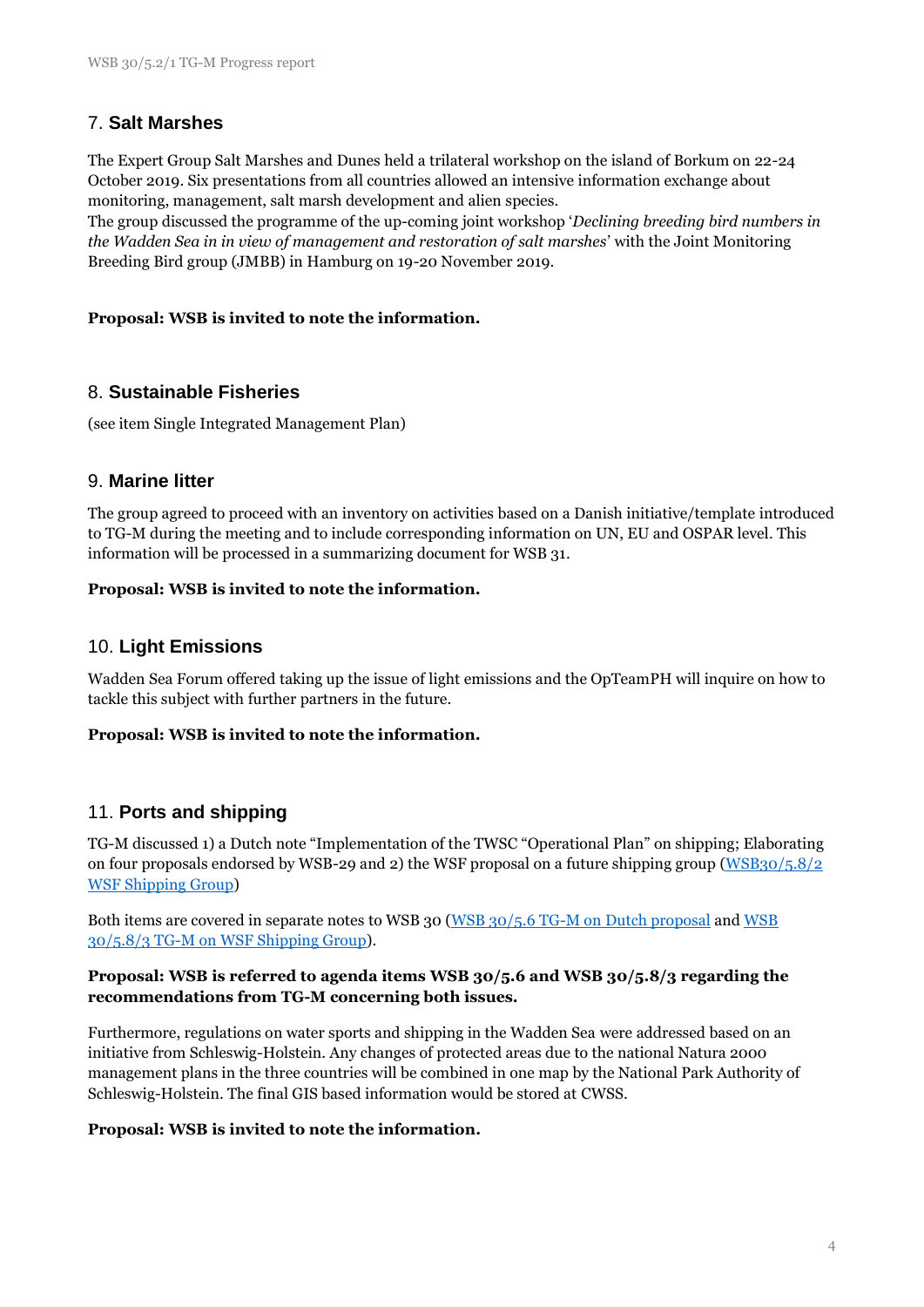# 12. **Trilateral Research Agenda**

The TRA Roadmap Committee held its first meeting in early October in Hamburg under direction of Ms Lochte. The group agreed to ToR and produced a list of specific projects with relevance for the TRA within the three countries. CWSS submitted a separate report of this meeting [\(WSB 30/5.7\)](https://www.waddensea-worldheritage.org/sites/default/files/WSB30%205.7%20Science%20Cooperation%20TRA-RMC.pdf).

### **Proposal: WSB is invited to note the information.**

### 13. **Natura 2000 roof report**

The Danish consultant who was contacted to contract the N2000 roof report feasibility study recommended not to proceed in the proposed way. Denmark would request a paper from the consultant with the underlying argumentation. The group further agreed that on basis of this paper, Germany would reconsider its interest in the roof report until the next TG-M meeting and TG-M would discuss their position on the need and value of the N2000 roof report. A corresponding update on the situation is foreseen for WSB 31.

### **Proposal: The WSB is invited to note the information.**

# 14. **Single Integrated Management Plan (SIMP)**

The SIMP will be discussed in a separate WSB agenda item [\(WSB30 5.1/2\)](https://www.waddensea-worldheritage.org/sites/default/files/WSB30%205.1-2%20simp%20status%20report.pdf).

Furthermore, TG-M decided to contribute to the foreseen fisheries chapter by collecting up-to-date information on fishery activities from all three countries based on an former inventory and to generally allocate some time for planning activities around the SIMP during the next meeting.

### **Proposal: WSB is invited to note the information.**

# 15. **QSR**

The chairperson of the TG Monitoring and Assessment joint the meeting for introducing the activities of the newly installed task group on TMAP and QSR. Further information would be distributed by TG-MA during the process.

### **Proposal: WSB is invited to note the information.**

### 16. **TG-M Work plan 2020**

Main function of TG-M is supervision and coordination, as outlined in their ToR. Therefore, the group does not have many deliverables.

At the request of WSB-29, TG-M has specified deliverables/products, beginning with the groups "own" tasks, but with the intention of doing so for all tasks in 2020. This will be done in close cooperation with the prime responsible for each task re. Annex 1 for those.

### **Proposal: WSB is invited to note the information.**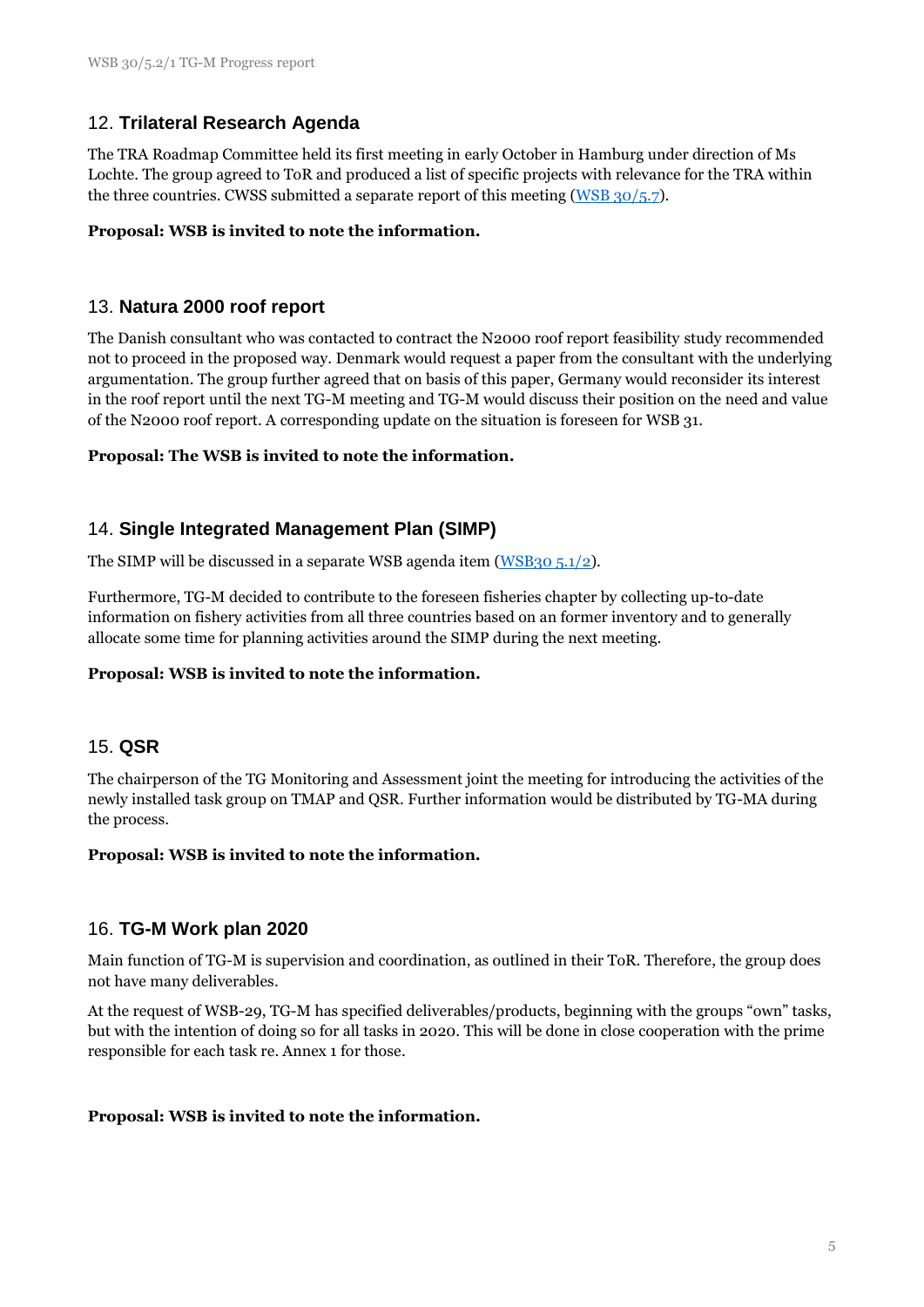# ANNEX 1: Work Plan 2020 Task Group Management (TG-M)

Table: Work plan 2020 of the Task Group Management (TG-M) with deliverables/products of the group´s responsibility in black, and supervision and coordination activities in grey to be updated.

| <b>Leeuwarden Declaration</b>               | <b>Products 2020</b>                                              | <b>TG-M</b> role       | <b>Responsible group</b>    |
|---------------------------------------------|-------------------------------------------------------------------|------------------------|-----------------------------|
| WSB / TG-M scheduled                        |                                                                   |                        |                             |
| 3. Single integrated management plan (SIMP) | Selection key priority issues                                     | Support and contribute | TG-WH                       |
|                                             | <b>Arctic Cooperation</b>                                         | Observe                | <b>WSFISG</b>               |
| 5. Wadden Sea Flyway Initiative (WSFI)      | Monitoring of key sites along Flyway                              | Observe                |                             |
|                                             | Capacity Building                                                 | Observe                |                             |
|                                             | Guidelines on predation management (EG-<br>MB/BB                  | Oversee                | $(EG-MB/BB)$                |
|                                             | Breeding bird trend report                                        | Oversee                |                             |
| 12. Breeding Birds Action Plan              | Work programme<br>2019-22                                         | Oversee                |                             |
|                                             | Joint workshop EG BB and EG SMD on<br>natural habitat restoration | Oversee                |                             |
|                                             | <b>Implementation SWIMWAY Vison</b>                               | Observe/<br>support    | ad hoc WG<br><b>SWIMWAY</b> |
| 13. SWIMWAY                                 | ToR and work programme for EG Fish                                | Observe/<br>support    |                             |
| 14. Management & Wardening                  | (Site) Managers Workshop                                          | Responsible            | $TG-M$                      |
|                                             | Wardening Workshop                                                | Responsible            |                             |
| 15. Seal Management Plan 2018-2022          | SMP and Annual Reporting (extra line)                             | Evaluate and support   | <b>EG-Seals</b>             |
|                                             | Annual Reporting on harbour seal and grey<br>seal population      | Oversee                |                             |
| 16. Harbour porpoises                       | New activites TBD                                                 | Observe and evaluate   | $[TG-M]$                    |

1

<sup>&</sup>lt;sup>1</sup> Oversee: Processes and products are followed and aligned to trilateral policy and coordinated where necessary